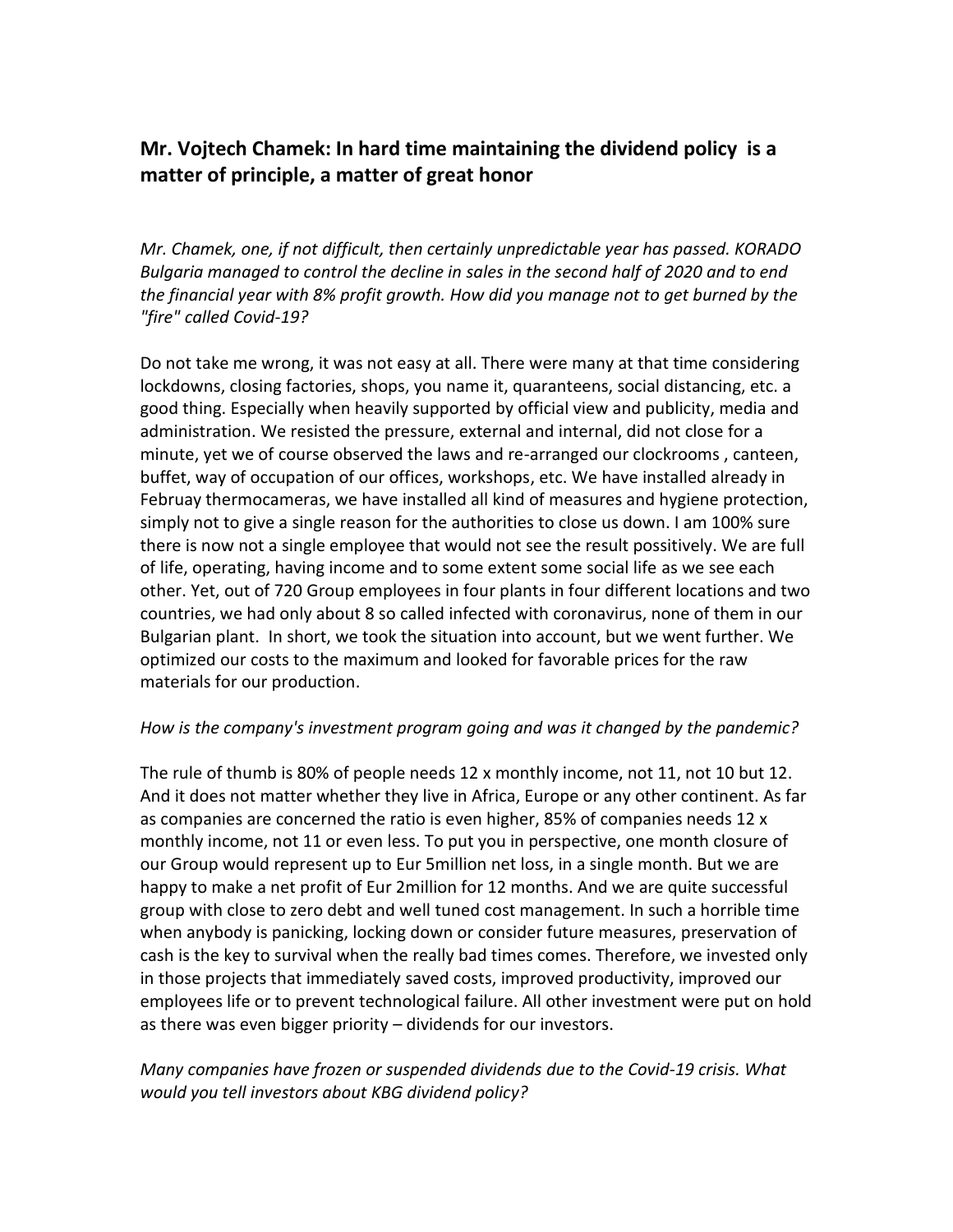In hard time a good manager knows the uninterupted stream of income to those who put money in our Group is simple a matter of principle, a matter of great honor. Those companies that selfishly cut dividends to their owners and investors who entrusted them with their hard made money is out of my personal understanding, it is betrayl of principles. Such companies and their managers have obviously messed up their priorities as I am sure they did not cut off their salaries first but if at all a little but as the last resort. Yet they denied the income to those who own the companies. I do not share such behaviour. Our investors can be sure till we stand and perform we will always bear in mind their trust when they put money in, and we will honour our obligation. It would be very convenient to blame the pandemic and to preserve even more cash to ourselves and strip our investors from their rightfull income. But that would not be us, that's why we wouldn't do it.

### *KORADO Bulgaria offers its customers a wide range of products. Would you share which of the products has significant growth in Bulgaria?*

I believe in the current pandemic "awarness" our heat exchangers, our ventilation units, as well as convectors will be used even more as they are considered to keep the place safer and healtiher. But our main product lines steel panel and bathroom radiators are the core – people are lockdown, can not socialize, stay at home – but they wish to be in a comfortable and warm place. Those already thinking about upgrade or replacement of heating units are already accelerating their ideas and others see there is a potential for improvement of their homes where they now spent most of its time.

## *How do you assess the situation in your industry in Europe and in the world? What are the biggest difficulties manufacturing companies are facing today?*

When the global production engine (China, Japan and South Korea) stopped last Feb-April, it was very clear the balance is seriously distorted. It took less then 9 months to show us what is coming. First car industry and other industries in Europe shut down in last spring, increasing already the sources of distortion. Then the steel industry collapsed as there were no clients left and redundant steel was on the market. Steel prices crashed and several steel mills were severely wounded. Then autumn seen some pick up in production of car industry as well as others. However, the steel mills were not capable to react at such a short notice, some even did not start the production, some did not restart full oparation. As a result substantial part of steel was and is not yet available creating massive shortage by sudden pick up in the car industry. Logically, prices of steel shoot up and are within weeks double of autumn prices and counting. Beginning of the year we saw expected increase of pandemic hysteria most countries repeating their mistakes and shutting down whatever they could. This resulted in recent re-shutdown of car industry. All in all that will again result in overheating of steel mills and the steel prices will crash again.